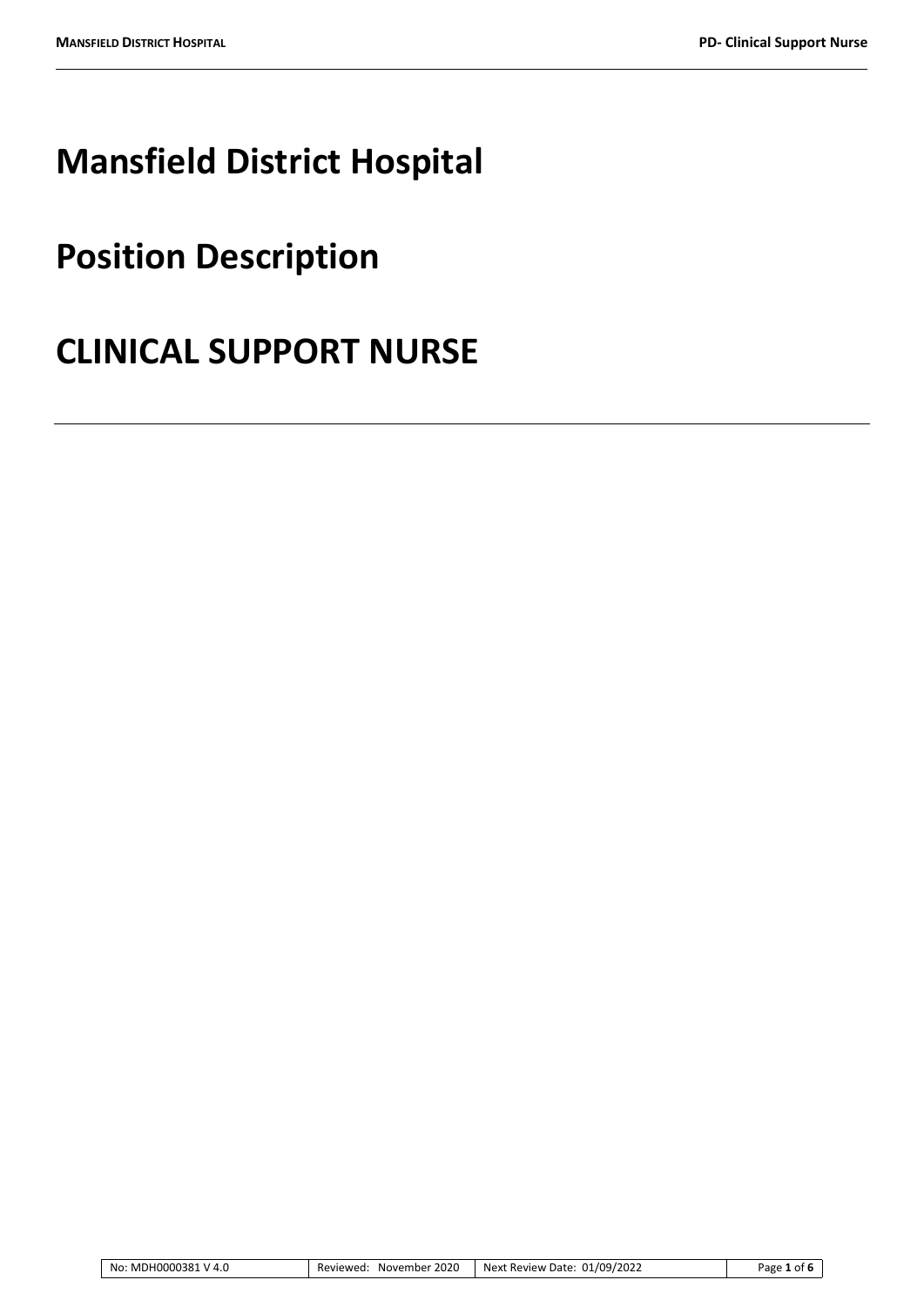## **Mansfield District Hospital**

### **OUR VALUES**



*Mansfield District Hospital Values & Expected Behaviours are based on the Application of Public Sector Standards, Relevant Enterprise Bargaining agreements, Awards, Fair Work Australia, Code of Conduct for Victorian Public Sector Employees and our MDH Strategic plan and Great Care Model.*

*We value our Staff and have faith that they will express a positive attitude by actively modelling and promoting our values and ensuring every person who has contact with Mansfield District Hospital receives Great Care – consistently and every time.*

| We deliver great care<br>We strive for the best health outcomes for our consumers<br>and communities every time. Consumers are at the centre<br>of our care and we consistently provide high-quality, safe<br>and personalised care. We demonstrate empathy and<br>kindness in every aspect of our care.<br>Our commitment to Great Care is underpinned by four<br>guiding principles:<br>Personal- the individuals' values,<br>beliefs<br>and<br>1.<br>uniqueness' guide all aspects of planning and delivery<br>of care.<br>Effective-the right care is delivered in the right way<br>2.<br>and at the right time.<br>Connected-care and information is received when<br>3.<br>needed, and in a co-ordinated way.<br>Safe-avoidable harm is eliminated.<br>4.                                                                                                                                                                                                                | We respect each other<br>We respect our peers, our consumers, our hospital and<br>our environment. Care is delivered thoughtfully and<br>with compassion. We are considerate of our consumers'<br>dignity and privacy, and our consumers trust and have<br>confidence in our quality of care. We actively listen and<br>act fairly, impartially and without judgement.<br><b>Behaviours to support value</b><br>Lead by example - champion positive behaviour<br>$\bullet$<br>Treat people equally - support human rights<br>$\bullet$<br>Be open and honest in our dealings with others<br>$\bullet$<br>Report improper or inappropriate conduct<br>$\bullet$<br>Treat others fairly and objectively, considering all<br>$\bullet$<br>relevant facts<br>Communicate courteously<br>$\bullet$<br>Promote positive relationships that support the<br>$\bullet$<br>values and objectives of the organisation<br>Be respectful of people from culturally diverse<br>$\bullet$<br>backgrounds<br>Seek to resolve conflict constructively |
|--------------------------------------------------------------------------------------------------------------------------------------------------------------------------------------------------------------------------------------------------------------------------------------------------------------------------------------------------------------------------------------------------------------------------------------------------------------------------------------------------------------------------------------------------------------------------------------------------------------------------------------------------------------------------------------------------------------------------------------------------------------------------------------------------------------------------------------------------------------------------------------------------------------------------------------------------------------------------------|--------------------------------------------------------------------------------------------------------------------------------------------------------------------------------------------------------------------------------------------------------------------------------------------------------------------------------------------------------------------------------------------------------------------------------------------------------------------------------------------------------------------------------------------------------------------------------------------------------------------------------------------------------------------------------------------------------------------------------------------------------------------------------------------------------------------------------------------------------------------------------------------------------------------------------------------------------------------------------------------------------------------------------------|
| We work together<br>We work as a cohesive team and feel connected to the work<br>we do together. We maintain strong connections to our<br>diverse communities in and outside of Mansfield. We work<br>in collaboration with our partners to deliver exceptional<br>care. We have honest and open conversations with our<br>staff, consumers and the community.<br><b>Behaviours to support value</b><br>Being honest, open and transparent in our dealings<br>$\bullet$<br>with our colleagues<br>Use powers responsibly<br>$\bullet$<br>Identifying and avoiding conflicts of interest in our<br>daily practice.<br>Working to clear objectives in a transparent manner<br>Our staff will ensure freedom from discrimination,<br>harassment and bullying<br>Acknowledge the views, opinions, beliefs and ideas of<br>$\bullet$<br>others<br>Discuss differences in a clear and calm manner<br>Refrain from using behaviours that are abusive,<br>intimidating and patronising | We empower each other<br>We support and trust each other to deliver an<br>exceptional consumer experience.<br>We give our<br>consumers the information and resources they need to<br>make considered and informed decisions about their<br>health care. We continuously support our staff in their<br>development and empower them to make decisions<br>based on their best judgement.<br><b>Behaviours to support value</b><br>Accepting responsibility for our decisions and<br>$\bullet$<br>actions<br>Cultivating and maintaining relationships that<br>$\bullet$<br>support the goals of the organisation<br>Actively implementing, promoting and supporting<br>our values<br>Feel empowered to perform our best<br>$\bullet$<br>Promote diversity and equality<br>$\bullet$<br>Empower employee wellbeing, self-care and<br>$\bullet$<br>awareness<br>Seek continuous personal development<br>Actively listen and use positive body language<br>$\bullet$                                                                      |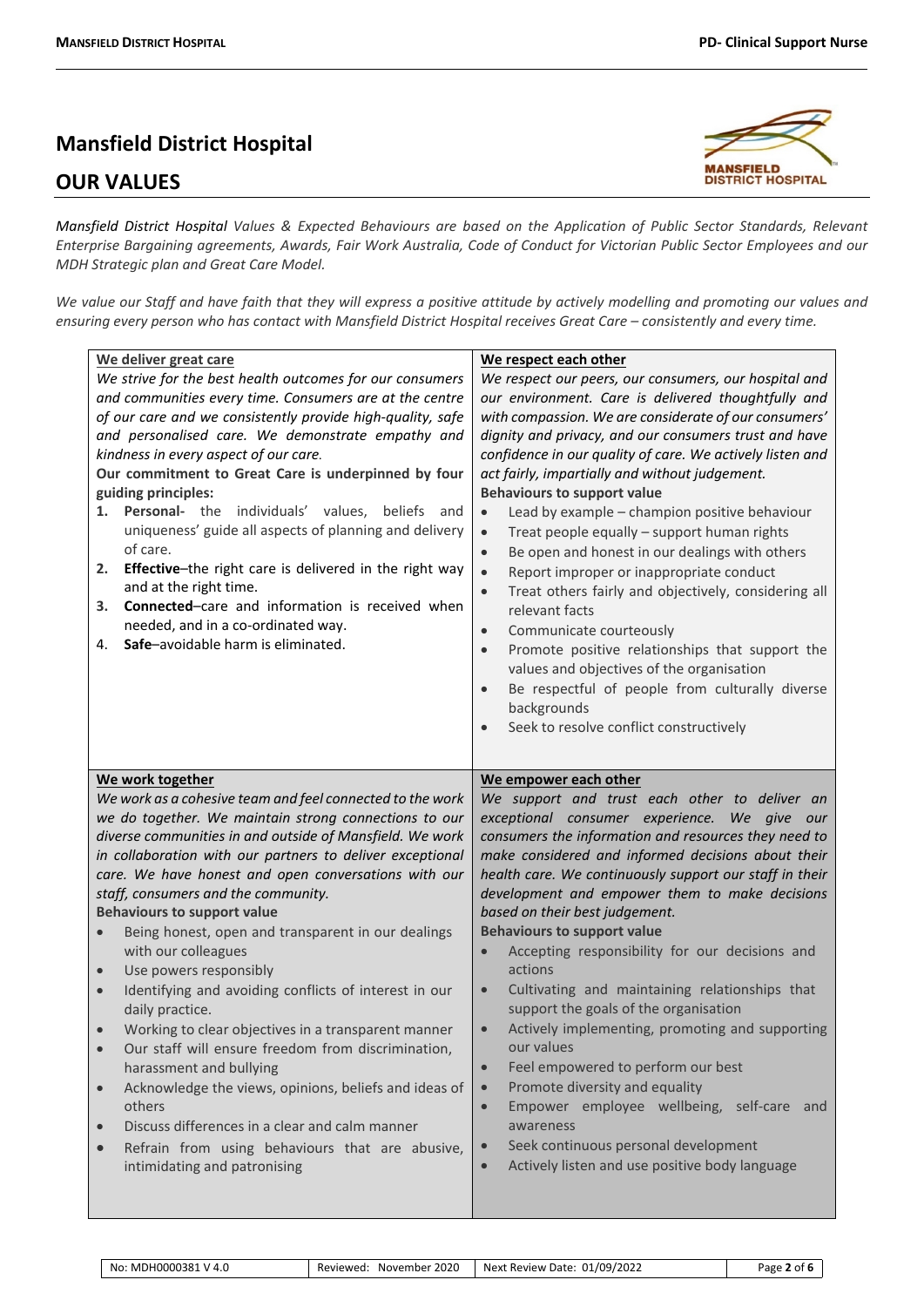### **MANSFIELD DISTRICT HOSPITAL POSITION DESCRIPTION**

#### **Position Purpose**

The role of the Clinical Support Nurse (CSN) is intended to support all clinical staff across the organisation in the provision of care delivery. CSN assist the transition of new graduates/ undergraduate staff to the clinical environment and support clinical learning in a practical and applied way. This may include the development of innovative practices to improve the quality of health care delivery, assisting colleagues with the planning, implementing and evaluating of care and practices as required.

The CSN will be included as a member of the leadership team of the wards/ departments and reflect the values of the Nursing Division by exemplifying and promoting excellence in practice.

#### **Key Responsibilities**

The key responsibilities of the Clinical Support Nurse (CSN) include;

- Provide direct clinical support, instruction and supervision
- Liaise with ward management regarding staff progress
- Assist with the recruitment and selection of program participants
- Assist in the orientation to clinical area's
- Conduct clinical assessments
- Document progress of participants and attend regular meetings with relevant course coordinators and other educators to discuss progress
- Actively participate in performance management of participants including remedial teaching
- Encourage an active learning environment in which competencies are maintained and improved consistent with current nursing knowledge and research
- Maintain safe working practices and a safe working environment
- Perform the duties of the position efficiently and to the standard of the department
- Assumes responsibility as a self- directed professional for continuing education
- Identifies needs or seeks direction in identification of needs to maintain expertise and currency with health care trends and nursing practices
- Participate in the development of clinical guidelines
- Participate in trailing and implementation of clinical products
- Works in conjunction with CNC Education to identify clinical learning needs and support the implementation of education activities and programs
- Promote a culture of learning in the clinical environments, demonstrating and role modelling reflective practice principles

*All staff have a direct responsibility to ensure the organisation provides safe and high-quality health services. It is also the responsibility of all staff to develop and maintain a working knowledge of the National Safety and Quality Health Service Standards (NSQHSS), Common Community care Standards and Aged Care Quality Standards relevant to their position.*

*In addition to the key responsibilities specific to your role, you are required to deliver on the Key Organisational Accountabilities (refer Appendix 1) which are aligned with the Mansfield district hospital strategic aims.*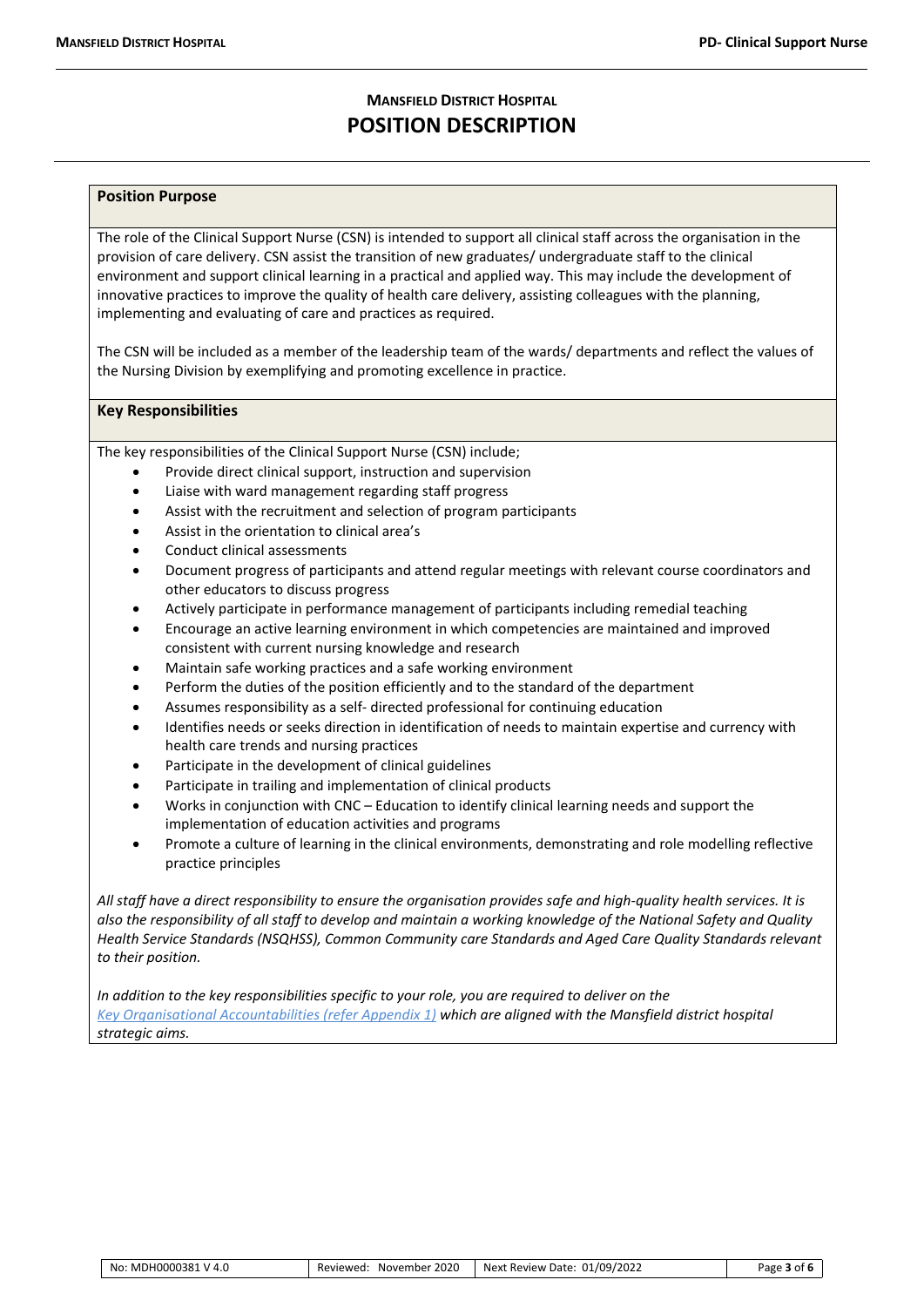#### **Key Selection Criteria**

#### **Essential:**

- Registered Nurse current Australian Health Professional Registration Board (AHPRA) registration.
- Advanced clinical knowledge and skills in practice area 3 years.
- Highly developed written and verbal communication skills.
- Demonstrated ability to prioritise workload.
- Demonstrated leadership skills.
- Demonstrated commitment to the organisation's values.
- Commitment to the principles of quality management and evidence-based practice in nursing.
- Effective written and verbal communication skills

#### **Desirable:**

- Post- graduate qualifications (nursing/education) or working toward same
- Is able to competently use the IT products: WORD& OUTLOOK and management information in a computer environment utilising products.
- Certificate IV in Training and Assessment or willing to work towards same

#### **Additional Requirements**

All employees are required to:

- Obtain a police / criminal history check upon commencement of employment (MDH facilitated)
- Obtain a working with children check prior to employment
- Obtain an immunisation Health Clearance upon employment
- Report to management any criminal charges or convictions you receive during the course of your employment
- Comply with relevant Mansfield District Hospital's clinical and administrative policies and guidelines
- Comply with and accept responsibility for ensuring the implementation of health and safety policies and procedures
- Fully co-operate with Mansfield District Hospital in any action it considers necessary to maintain a working environment, which is safe, and without risk to health
- Protect confidential information from unauthorised disclosure and not use, disclose or copy confidential except for the purpose of and to the extent necessary to perform your employment duties at Mansfield District Hospital
- Be aware of and comply with relevant legislation: Public Administration Act 2004, Victorian Charter of Human Rights and Responsibilities Act 2006, Work Health and Safety Act 2011, the Work Health and Safety Regulations 2011 (and 2012), the Victorian Occupational Health and Safety Act 2004, Fair Work Act 2009 (as amended), the Privacy Act 1988 and responsibilities under s141 Health Services Act with regard to the sharing of health information
- Be aware of and comply with the Code of Conduct for Victorian Public Sector Employees and other MDH employment guidelines

#### **General Information**

- Redeployment to other services or sites with Mansfield District Hospital may be required
- Employment terms and conditions are provided according to relevant award/agreement
- Mansfield District Hospital is an equal opportunity employer and is committed to providing for its employees a work environment which is free of harassment or discrimination. The organisation promotes diversity and awareness in the workplace
- This position description is intended to describe the general nature and level of work that is to be performed by the person appointed to the role. It is not intended to be an exhaustive list of all responsibilities, duties, and skills required. Mansfield District Hospital reserves the right to modify position descriptions as required. Employees will be consulted when this occurs
- This document provides a summary of the role and duties of the position and forms the basis for periodic review (annual performance appraisals) of individual performance
- Mansfield District Hospital is a smoke free environment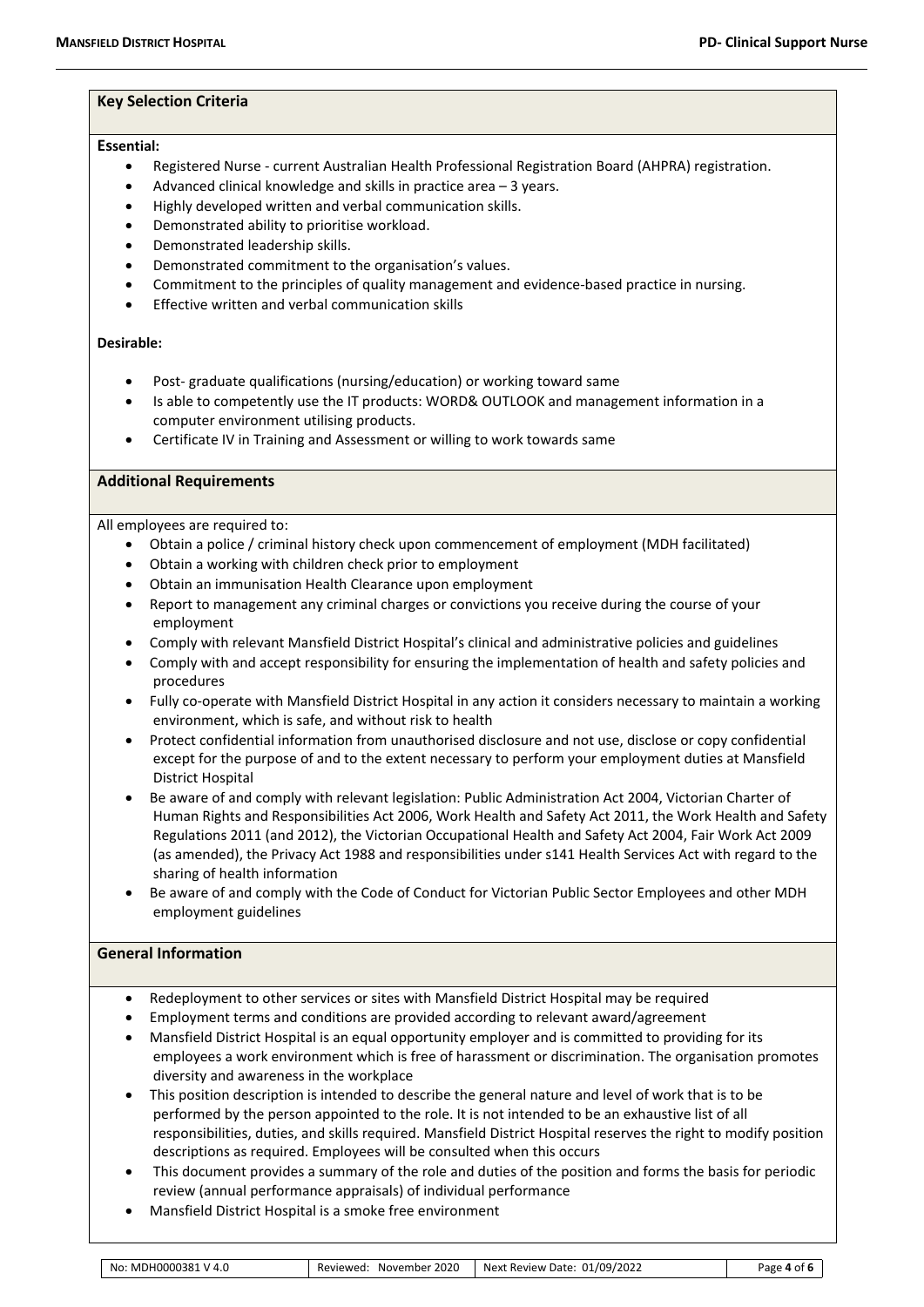#### **Risk Assessment Matrix**

*Under Occupational Health and Safety, potential risks associated with this position are detailed below. Employee familiarity and compliance with emergency procedure codes apply to all areas of the hospital*

| <b>Aspects of Normal Workplace</b>                                                                                                                                                                                                                                                            | <b>Frequency</b>                                 | <b>Comments</b>                                                                                             |
|-----------------------------------------------------------------------------------------------------------------------------------------------------------------------------------------------------------------------------------------------------------------------------------------------|--------------------------------------------------|-------------------------------------------------------------------------------------------------------------|
| Work Environment                                                                                                                                                                                                                                                                              |                                                  |                                                                                                             |
| Clinical Area for the management of patients/residents<br>٠<br>Administrative and office environments<br>$\bullet$<br>Training facilities and rooms<br>$\bullet$<br>Traveling or driving in cars<br>$\bullet$                                                                                 | Frequent<br>Constant<br>Constant<br>Infrequently | Core business activity                                                                                      |
| Office area for the completion of reports, computer operation,<br>phone usage, handwriting. Fully adjustable ergonomic equipment<br>is available.                                                                                                                                             | Constant                                         | Involves<br>sitting<br>for<br>of<br>considerable<br>amounts<br>time. Need to self-manage.                   |
| <b>Work Activity</b><br>Exposure to Substances.<br>Hazardous substances are part of the hospital workplace (e.g.<br>blood). Protective equipment and procedures are in place to<br>prevent contact.                                                                                           | Infrequently                                     | SDS data sheets available.                                                                                  |
| A No-Lift program (Safe Patient Handling) is vigorously<br>supported at Mansfield District Hospital.<br>Reaching and<br>stretching more than 30cm<br>Bending forward (e.g. filling photocopier)<br>$\bullet$<br>Bending forward squatting, e.g. picking up boxes)                             | Intermittent<br>Intermittent<br>Intermittent     | Annual training is mandatory<br>Only few minutes at any one<br>time, weight of articles not<br>substantial. |
| Clerical work<br>Handwriting of reports.<br>Telephone conversations, computer<br>operation which may include data entry                                                                                                                                                                       | Constant                                         | Involves<br>sitting<br>for<br>of<br>considerable<br>amounts<br>time. Need to self manage                    |
| OH&S Management<br>Participation in hazard information identification<br>and<br>$\bullet$<br>improvement strategies<br>Correct and safe use of all equipment<br>$\bullet$<br>Correct and safe use of all protective equipment<br>$\bullet$<br>Follow safe working procedures and systems<br>٠ | Continual<br>Continual<br>Continual<br>Continual | Includes Hazard or Incident<br>Reports. Attendance at OHS<br>meetings.                                      |
| Work relationships<br>Professional interaction with medical, nursing and admin staff<br>$\bullet$<br>Interact with colleagues and other hospital staff<br>$\bullet$<br>Members of the public<br>$\bullet$<br>Patients and relatives<br>$\bullet$                                              | Continual<br>Continual<br>Continual<br>Continual | Need to constantly monitor<br>situation.                                                                    |
| <b>Training</b><br><b>Manual Handling</b><br>$\bullet$<br><b>Basic Life Support</b><br>٠<br><b>Emergency Management</b><br>$\bullet$<br>Attendance at seminars and conferences<br>$\bullet$                                                                                                   | Constant                                         | Training in accordance with<br>MDH policy and guidelines                                                    |